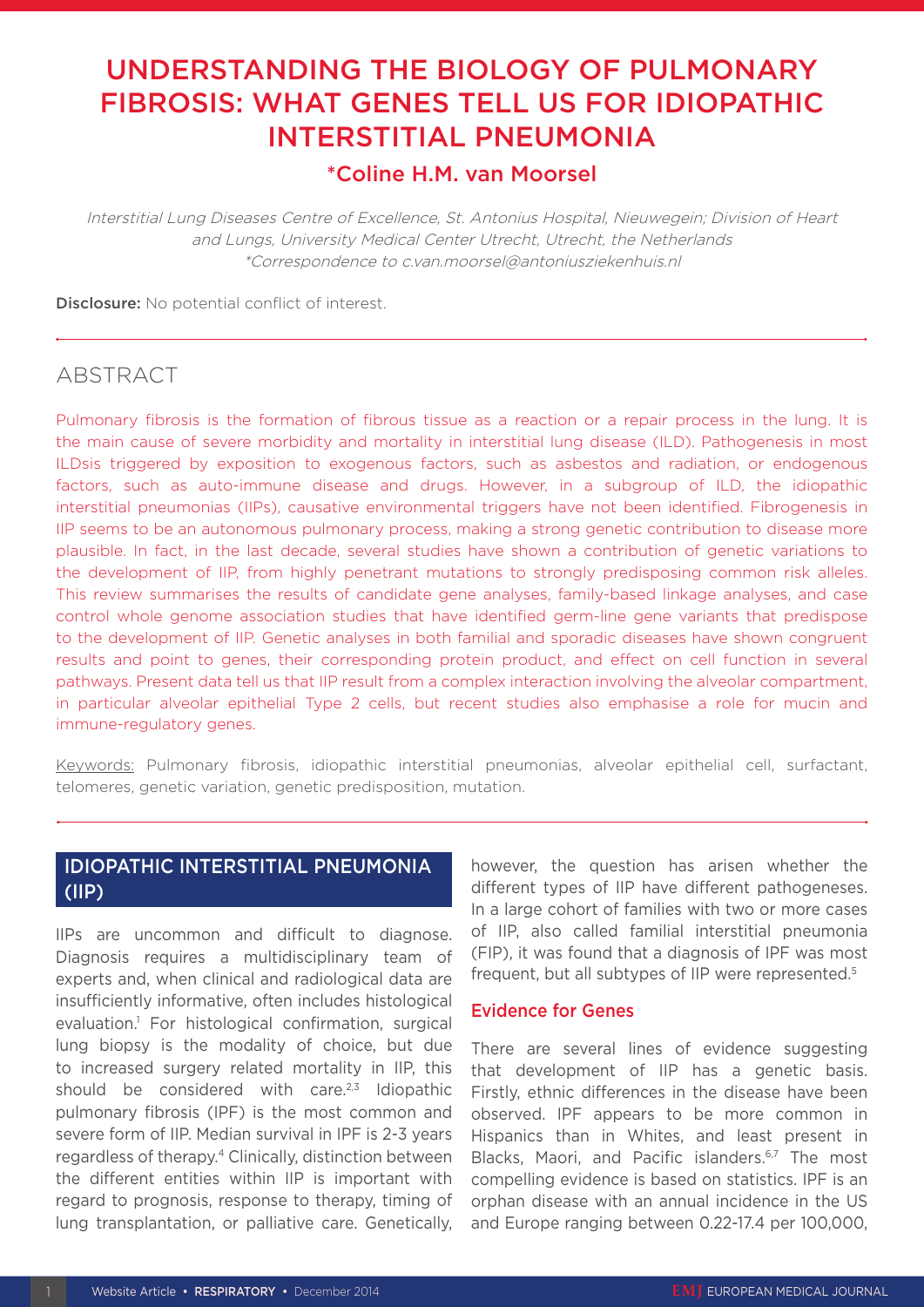depending on country and inclusion criteria.<sup>8</sup> The probability of the presence of IPF in two or more first degree family members is therefore infinitely small, and can only be explained by the presence of a common environmental or genetic cause. An environmental cause would require the affected family members to be clustered in space and time. A genetic cause however, allows for differences in space and time that are often found in familial disease, such as sibling from different environments, and parent-offspring disease with an interval of decades.5,9-11 FIP families, like these, most commonly showed a dominant disease transmission pattern and have formed the starting point in the search for causative genetic variations.

#### Surfactant Metabolism

The first causative mutation for IIP was discovered by candidate gene sequencing of surfactant protein C (*SFTPC*). The family consisted of a baby girl with paediatric interstitial lung disease (ILD), a mother with desquamative interstitial pneumonitis, a type of IIP, and the infant's maternal grandfather who had died from lifelong lung disease of unknown cause.<sup>12</sup> This report already contained many features of disease associated with *SFTPC* mutations: familial ILD, dominant expression, variable penetrance, and expressivity resulting in acute and chronic lung disease in individuals ranging from newborn to adult.13-15 *SFTPC* is exclusively expressed in the Type 2 alveolar epithelial cells (AECs); surfactant protein-C is processed and stored in lamellar bodies, and secreted into the alveolar space. Pulmonary surfactant consists of a mixture of lipids and specific proteins that lower alveolar surface tension, thereby preventing alveolar collapse at the end of expiration.<sup>16,17</sup>

Mutations in *SFTPC* can cause abnormal processing and protein misfolding, leading to endoplasmic reticulum (ER) stress and activation of unfolded protein response in alveolar epithelial cell lines of mouse, rat, and human origin.18-20 In turn, ER stress can induce epithelial-to-mesenchymal transition in lung epithelial cells.19 The most common *SFTPC* mutation, I73T, does not cause substantial elevation of ER-stress,<sup>21</sup> but is trafficked into early endosomes and suspected of clogging the surfactant recycling system,<sup>22</sup> altering surfactant lipid composition, and activating immune cells.<sup>23</sup> Furthermore, the study of human lung tissue from patients with *SFTPC* BRICHOS mutations has shown the presence of amyloid, composed of mature SP-C, suggesting that these patients suffer from amyloid disease.<sup>24</sup>

#### ER Stress

Lamellar bodies, the secretory organelles unique to Type 2 AEC, are crucial for biosynthetic processing and transportation of pulmonary surfactant. The limiting membrane of lamellar bodies is encoded by the gene *ABCA3*.<sup>16</sup> The first mutations in *ABCA3* were found in newborns with respiratory distress syndrome.25 Recessive mutations in *ABCA3* cause lethal surfactant deficiency in neonates to chronic ILD in children.26,27 The highest expression of *ABCA3* has been observed in Type 2 AEC.16 In these cells, *ABCA3* mutations cause abnormal processing, trafficking, and functionality of the *ABCA3* protein,28,29 resulting in impaired lipid transport $30$  or retention in the ER compartment, elevated ER-stress, and apoptotic signalling.<sup>31</sup> Two recent reports show that *ABCA3* mutations can also cause adult IIP.<sup>32,33</sup> A French patient with *ABCA3* mutations presented with combined pulmonary fibrosis and emphysema (CPFE).<sup>33</sup> CPFE typically occurs in male smokers, but also has similarities with radiographs of IIP patients with *SFTPC* mutations.15,34,35

Another surfactant associated gene was implicated when missense mutations in *SFTPA2* were identified in two families with adult early-onset pulmonary fibrosis (PF) or lung cancer, and autosomal dominant disease transmission.<sup>36</sup> The mutant protein, when expressed in AECs, was not excreted but retained in the ER and induced ER-stress.<sup>37</sup> Most importantly, different studies showed that AECs in fibrotic tissue from non-mutated familial PF and sporadic IPF patients were positive for ER-stress markers.<sup>18,38</sup>

### PF and Macrophages

Interestingly, further research in several types of lung epithelial cell lines, showed that expression of genetic variants in *SFTPA1*, *SFTPA2*, and *SFTPC*, lead to increased secretion of transforming growth factor beta 1 (TGF- $\beta$ 1), a profibrotic cytokine.<sup>39,40</sup> The significance of this finding is yet unclear, because highest TGF-β1 secretion level was induced by a common SFTPA1 polymorphism.<sup>40</sup> Raised TGF-β1 levels are known as potent inducers of PF.<sup>41</sup> Surfactant protein A2 is a C-type lectin important in the defense against respiratory pathogens and is found in AEC Type 2, clara cells, and alveolar macrophages.42,43 It has been shown that TGF-β1 driven lung fibrosis is macrophage-dependent and that alternatively activated macrophages play a major role during disease development.<sup>44,45</sup>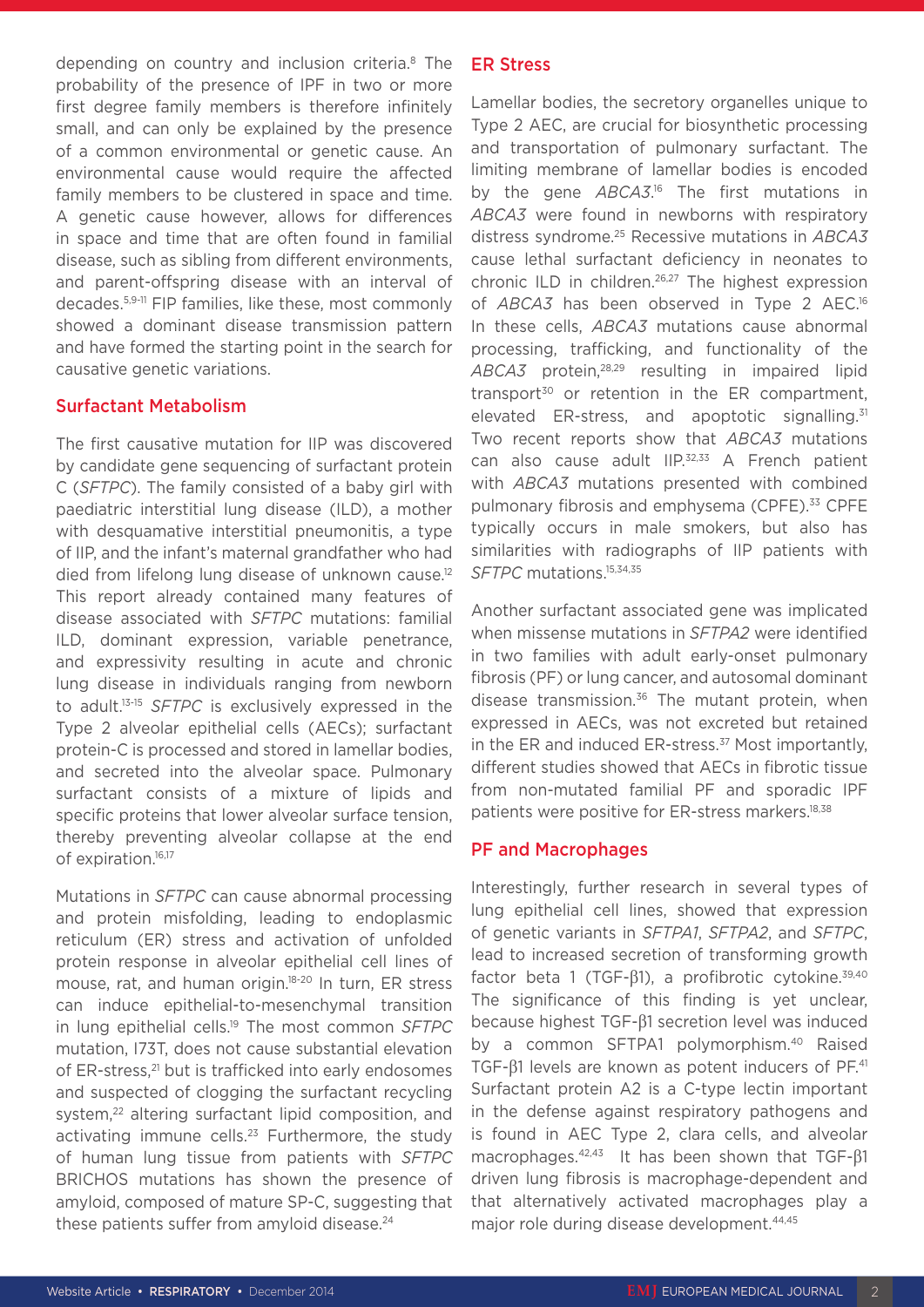The role of macrophages was investigated in a mouse model of Hermansky Pudlak Syndrome (HPS). PF in HPS shares many similarities with that observed in IIP<sup>46,47</sup> and mouse models of HPS1 and 2 have constitutive activation of lung macrophages.48 In reciprocal bone marrow transplantation experiments between HPS and wild-type mice, bleomycin-induced fibrosis (BIF) was conferred by the genotype of the lung epithelium and not by the bone marrow–derived, cellular compartment. Furthermore, altered alveolar macrophage activation was only observed in HPS mice and not in wild type mice with transplanted HPS bone-marrow.49

HPS is a rare autosomal recessive and genetically heterogeneous human disorder, characterised by reduced pigmentation of skin, hair, eyes, and bleeding diathesis. Mutations in *HPS1*50 lead to giant lamellar bodies in Type 2 AECs, that can be recognised on biopsy as foamy Type 2 cells. 51,52 Due to unfamiliarity with the disease and the variable degree of albinism and bleeding disorders, HPS could be misdiagnosed as IIP. In a cohort of patients ever having been diagnosed with IPF, four patients with two or more features consistent with HPS were identified. One out of four was compound heterozygous for mutations in *HPS1* and had received a diagnosis of HPS upon tertiary referral.<sup>53</sup>

#### Telomere maintenance genes

Although very important in familial disease, and extremely informative on biological mechanisms that may lead to PF, mutations in surfactant associated genes play a minor role in sporadic IIP. However, the following genes might have broader significance. When a pedigree with autosomal dominant dyskeratosis congenita due to a mutation in the gene encoding telomerase reverse transcriptase (*TERT*) was identified, it was noted that the family lacked the typical mucocutaneous features, and one family member only suffered from PF.54 The gene *TERT* encodes telomerase reverse transcriptase, which together with the transcript of the telomerase RNA-component (*TERC*), is required to maintain telomere length. Testing the hypothesis that mutations in these genes might cause FIP, resulted in the discovery of six mutations in *TERT* or *TERC* and corresponding short telomeres.<sup>55</sup> At the same time, a different group of researchers identified six *TERT* mutations in FIP, one in sporadic IIP, and one in *TERC*, after a family based genomewide linkage scan had pointed out the gene region.<sup>56</sup> Later, a genome-wide single-nucleotide polymorphism (SNP) association study, identified a disease susceptibility SNP in intron 2 of *TERT* comparing Japanese sporadic IPF cases with healthy controls.<sup>57</sup> SNPs are common genetic variations that act as biological markers to locate genes that are associated with disease. SNPs do not necessarily directly affect a gene's function, but together, these three studies were the first to show that genetic variation in *TERT* predisposes to IIP in both familial and sporadic patients.

#### Telomere Length

Single codon substitutions in one *TERT* allele can cause haploinsufficiency with decreased telomerase activity, resulting in premature ageing disorders, such as IPF, bone marrow failure, and cryptogenic liver cirrhosis.58 However, it is not the presence of the mutation per se, but the length of telomeres that confers the risk for disease. Measuring telomerase activity of 19 disease-associated mutant alleles in both rabbit reticulocyte lysates and in human cell lines showed that ten mutations cause <40% loss of function. In a heterozygous individual carrying one wild type and one mutant allele, this would result in >80% overall telomerase activity, which is considered normal.<sup>59</sup> However, through genetic anticipation, the continuous inheritance of ever-shorter telomeres over several generations, carriage of mutations that cause a minor decrease in overall telomerase activity, will eventually lead to telomere disorders.<sup>60</sup>

Telomere length shortens with each cell division, and, when critically short, replicative senescence is induced. It was shown that telomere lengths of genomic DNA of circulating leukocytes in FIP and IIP patients, both with and without telomere mutations, were significantly shorter, compared to age-matched controls, suggesting that telomere attrition is key to IIP pathogenesis in at least a subgroup of patients.<sup>61,62</sup> Furthermore, alveolar epithelial cells yielded shorter telomeres in IPF patients when compared with agematched individuals.62

#### AEC Type 2 Cells

Genetic evidence of the surfactant-related genes has pointed towards the AEC Type 2 cell. These cells are stem cells of adult lung, have selfrenewing capacity, and are responsible for growth, differentiation, and repair in alveoli.<sup>63</sup> Alveolar Type 2 cells are progenitors of Type 1 cells, and, in case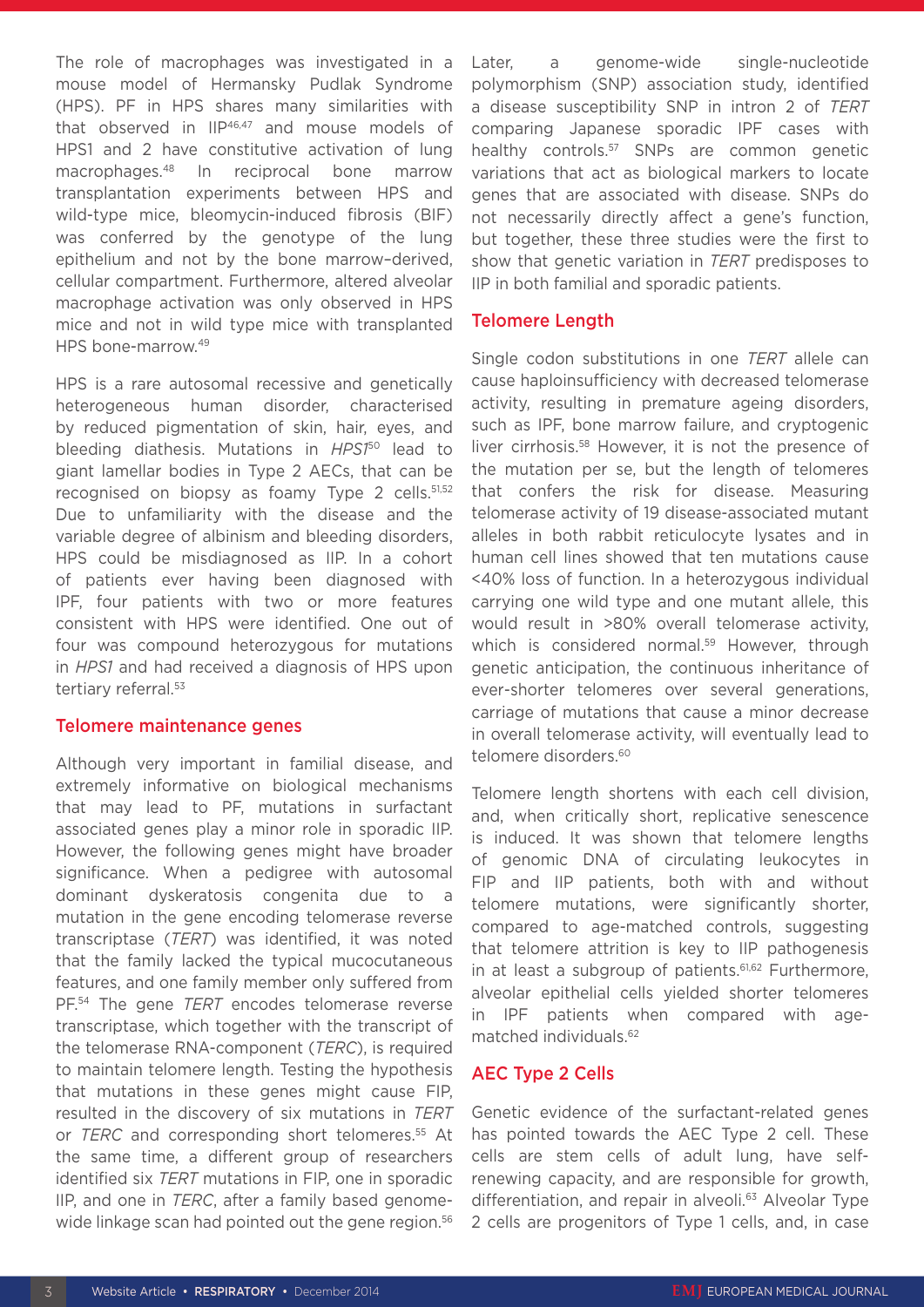of alveolar injury, react by immediate proliferation along the alveolar basement membrane.64 Critically short telomeres cause cellular senescence which is mediated by cell cycle regulator p53. Increased levels of proapoptotic molecules, such as p53, have been observed in hyperplastic AECs in IPF patients.65 IPF patients that carried the minor alleles of rs12951053 or rs12602273 of the gene encoding p53, were shown to have a significantly worse 4-year survival rate.<sup>66</sup>

P53-induced growth arrest is mediated by cyclindependent kinase inhibitor 1A (*CDKN1A*), the gene encoding p21. P21 can delay cell cycle progression to allow optimal DNA repair and thereby reduction of apoptosis.67 Genotypes rs2395655GG and rs733590CC in *CDKN1A* were associated with an increased risk of developing IPF and lower mRNA expression levels in healthy controls.<sup>66</sup> PF and liver cirrhosis can be the first manifestations of telomere disorders running in a family. It is postulated that telomere dysfunction serves as the first hit, however, a second hit is required that determines the phenotype.58 In PF, smoking is highly suspected of causing a second hit, even in familial disease,5,68,69 but also dust, metal, or viruses may be involved.70 In Finnish families, ELMO domain containing 2 (*ELMOD2*) was found to be associated with IPF. The risk allele caused significantly decreased *ELMOD2* messenger-RNA expression in IPF lung compared to a healthy lung.<sup>71</sup> *ELMOD2* is expressed in lung epithelial cells and macrophages, and participates in antiviral responses. Viral stimulation of these cells can downregulate *ELMOD2* expression.72

# A COMMON VARIANT IN IDIOPATHIC DISEASE

Exposure to putative predisposing environmental factors, such as viruses, smoking, and fibrogenic dust, is common, but does seldom cause PF. This supports a prominent role for genetic factors. Those rare individuals that do develop IIP after exposure might have a unique pulmonary profibrotic genetic make-up. Linkage and fine-mapping analysis identified the minor allele of a common SNP, rs35705950, in the putative promoter region of *MUC5B*, to be associated with disease in both FIP and IPF.73 Odds ratios (ORs) were above five, extremely high for a common risk allele.<sup>73,74</sup> In a lung from unaffected subjects, the risk allele was associated with increased *MUC5B* expression.73 Surprisingly, the risk allele significantly associates with improved survival in IPF,<sup>75</sup> less severe pathological changes in FIP,<sup>76</sup> and slower decline in forced vital capacity for IPF,<sup>77</sup> but also with increased severity of cough.78

Interestingly, the *MUC5B* risk allele is associated with the presence of interstitial lung abnormalities on high-resolution computed tomography in a general population, suggesting a role in induction of patterns of interstitial pneumonia.<sup>79</sup> Such patterns can also develop in systemic inflammatory diseases. Therefore, *MUC5B* was investigated in four independent Caucasian populations with systemic sclerosis<sup>77,80,81</sup> and one British sarcoidosis cohort.77 Allele frequencies in patients did not differ from controls, and suggest that PF in inflammatory disease is genetically distinct from IPF. In all Caucasian control panels, risk allele frequency of rs35705950 is approximately 10%. However, in African-Yoruban, African-American, and Asian populations, risk allele frequencies vary from 3 to 0% (http://www.ncbi.nlm.nih.gov/projects/SNP/ snp\_ref.cgi?rs=35705950). This suggests that either the SNP in Caucasians is in linkage with a different, not yet identified, genetic variant, or that IPF is heterogeneous and Caucasian patients carrying the risk allele suffer from a specific type of disease.

#### Airway Involvement

*MUC5B* is not expressed by Type 2 AEC, but shows preferential expression in normal distal airway epithelium.82 In general, raised expression of gelforming mucins are a major pathological feature of chronic airway diseases. Proinflammatory cytokines interleukin-1 beta (IL-1β) and IL-17A are potent inducers of *MUC5B* mRNA expression in human bronchial cells. *MUC5B* induction by IL-1β was both time and dose-dependent.83 *MUC5B* protein was found in IPF lesions, and IPF patients had significantly increased expression of *MUC5B* in the lungs compared with controls.<sup>73</sup> Several exogenous, including cigarette smoke, and endogenous factors have been shown to increase *MUC5B* expression or decrease clearance in the lung.<sup>84-86</sup> Many hypotheses have been generated regarding the mode of action of *MUC5B* in IPF, including degradation of mucosal host defense and interference with alveolar repair, but all need further investigation.73 Studies in *MUC5B* deficient mice show that mucociliary clearance is dependent on *MUC5B*. 87 Absence of *MUC5B* caused accumulation of apoptotic macrophages, impaired phagocytosis, and chronic infection. Mouse studies investigating *MUC5B* dose-dependent reactions in relation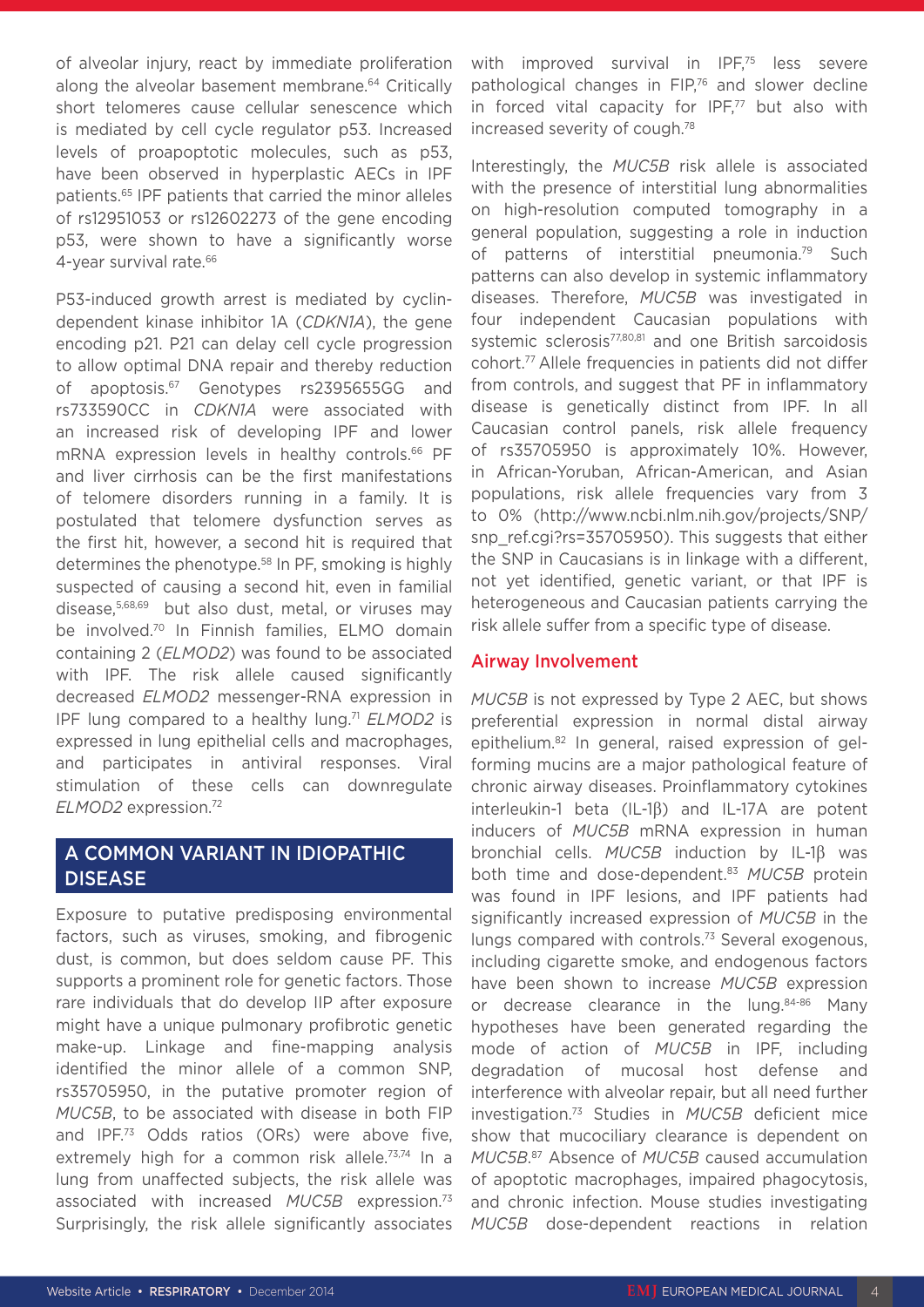to fibrotic disease and predisposing factors are still lacking.

#### Genome-wide Association (GWA) Studies

Two GWA studies were published last year. Comparison of fibrotic IIP patients with controls confirmed associations with common genetic variants in *TERT*, *TERC*, and *MUC5B*, but also identified seven new loci, harbouring genes involved in host defense, cell-cell adhesion, and DNA repair.<sup>88</sup> The product of one of these genes, desmoplakin, an adhesive intercellular molecule that tightly links adjacent cells, was more highly expressed in cases compared to controls, and relative expression increased with the number of copies of the risk allele.<sup>88</sup> The other GWA study was conducted with IPF patients. It confirmed the *MUC5B* association and discovered new associations with toll interacting protein (*TOLLIP*) and signal peptide peptidase like 2C (*SPPL2C*).89 *TOLLIP* encodes a protein that interacts with tolllike receptors (TLRs), regulates inflammatory signalling, IL-1 receptor trafficking, and TGF-β1

signalling.<sup>89</sup> Furthermore, minor protective alleles in *TOLLIP* is associated with increased mortality and reduced expression in IPF.89

*TOLLIP* is located at chromosome 11p15.5, right next to *MUC5B*. The GWAS study with IIP patients also identified *TOLLIP* SNPs, but the effect disappeared after correction for the effect of *MUC5B*. 88 In the IPF-study however, analysis was pursued because linkage disequilibrium between *TOLLIP* and *MUC5B* SNPs was found to be very low,  $r^2$  <0.16.89 Linkage disequilibrium describes the non-random association of genetic markers, based on the frequencies of the marker alleles. It is often represented as the correlation coefficient  $r^2$ between markers. Another measurement for linkage disequilibrium, D', provides information about the recombination breakpoints of chromosomes. SNPs with low  $r^2$  values can reside in a linkage disequilibrium block with a high level of D' between markers. In such a case disease associations are not independent.<sup>90</sup> Further studies are therefore needed to fully understand the contribution of this region to disease.



Figure 1: Genes involved in the pathogenesis of pulmonary fibrosis in idiopathic interstitial pneumonia. AEC: alveolar epithelial cell; ER: endoplasmic reticulum.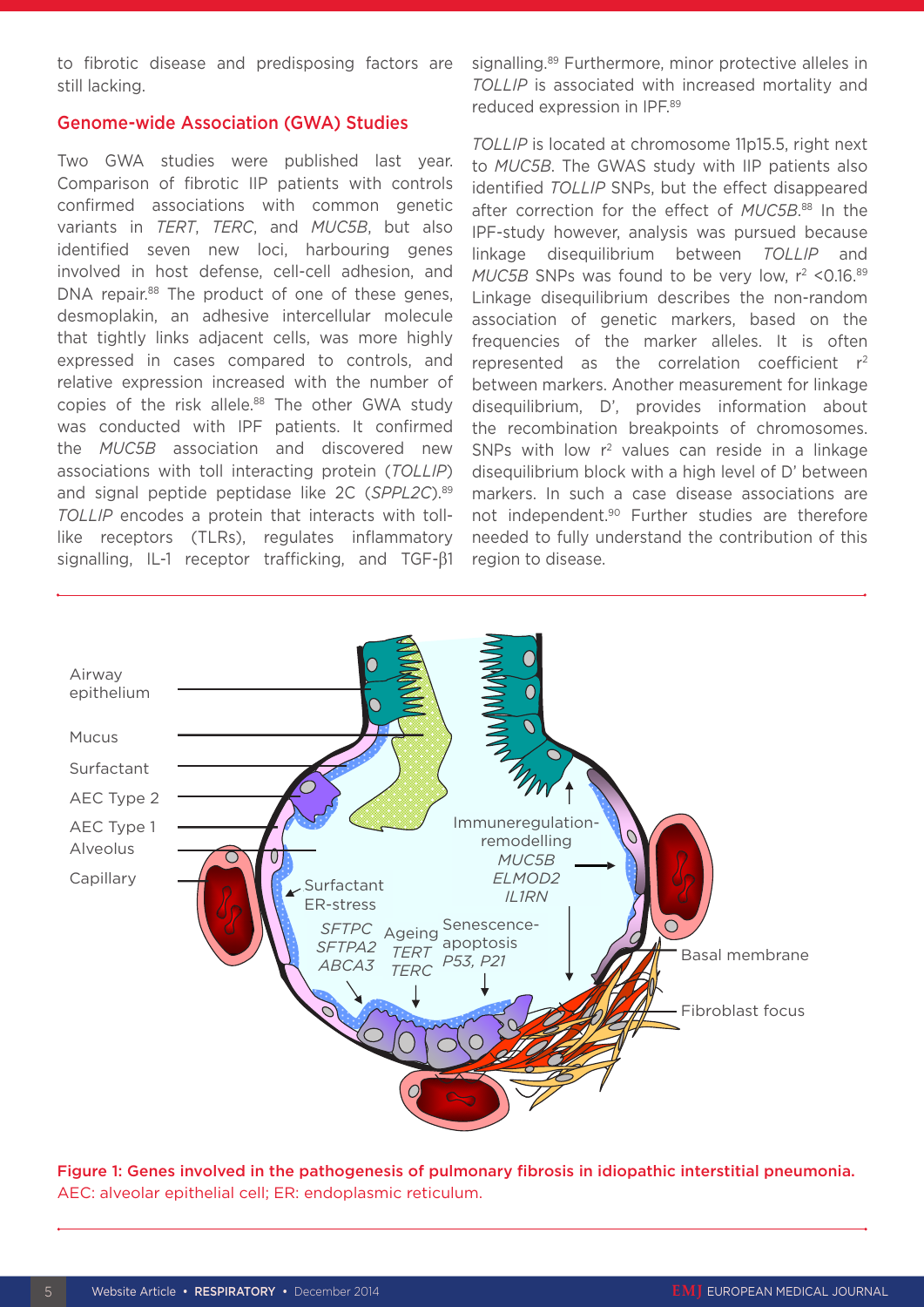### REVISITING OLD HYPOTHESES

Over a decade ago, pathogenesis of PF was thought to result from a chronic inflammatory process. Polymorphisms in cytokines were therefore among the first to be studied. Most study populations were small and heterogeneous, and results were either negative or depended on a single cohort.91 An exception was interleukin-1 receptor antagonist (*IL1RN*), the gene encoding the protein, interleukin-1 receptor antagonist (IL-1Ra). A recent meta-analysis of five independent cohorts revealed that carriage of an *IL1RN* haploblock was associated with IPF with an OR of 1.6.92 A risk allele influenced expression of *IL1RN* mRNA in healthy carriers and associated with IL-1Ra to IL-1β ratio in bronchoalveolar lavage fluid in IPF.93 Reduction of the IL-1Ra to IL-1β ratio causes a profibrotic environment, while the addition of IL-1Ra can prevent fibrosis in mice with BIF.94

Although drugs that directly interfere with IL-1 are currently used in inflammatory diseases, they have never been put to trial in IPF. Recently, there has been a flood of publications on genetic variation in immune regulatory genes, including *TGFB1* and TLRs<sup>95-99</sup> (and many others). Many of these studies present positive results regarding genetic

predisposition to IPF or IPF disease characteristics, although most with relatively small ORs. In future, subsequent meta-analyses of these studies should provide more insight into the importance of these variations.

### **CONCLUSION**

Genetic variations associated with IIP point towards an essential role for Type 2 AEC function and highlight that negative changes in its functional capacity have detrimental effects on alveolar integrity (Figure 1). On the other hand, *MUC5B* associations point towards the involvement of airway epithelium and mucus production in Caucasian IPF patients. Furthermore, both old and new SNP studies highlight the growing importance of immune regulatory genes. Further investigation is required in order to determine if these phenomena, Type 2 AEC dysfunction, altered mucin production, and immunoregulation act together or separately in fibrotic IIP. While so far none of the genes involved point towards the fibroblast, the genes involved in familial disease have definite consequences for Type 2 AEC, and tell us that therapies aimed at rescuing Type 2 cell function hold promise for an effective cure in, at least, a subgroup of IIP patients.

### REFERENCES

1. Travis W et al. American Thoracic Society/European Respiratory Society International Multidisciplinary Consensus Classification of the Idiopathic Interstitial Pneumonias. Am J Respir Crit Care Med. 2002;165:277–304.

2. Utz JP et al. High short-term mortality following lung biopsy for usual interstitial pneumonia. Eur Respir J. 2001;17(2): 175–9.

3. Lettieri CJ et al. Outcomes and safety of surgical lung biopsy for interstitial lung disease. Chest. 2005;127(5):1600–5.

4. Raghu G et al. An official ATS/ERS/JRS/ ALAT statement: idiopathic pulmonary fibrosis: evidence-based guidelines for diagnosis and management. Am J Respir Crit Care Med. 2011;183(6):788-824.

5. Steele MP et al. Clinical and pathologic features of familial interstitial pneumonia. Am J Respir Crit Care Med. 2005;172(9):1146–52.

6. Swigris JJ et al. Ethnic and racial differences in the presence of idiopathic pulmonary fibrosis at death. Respir Med. 2012;106(4):588-93.

7. Young LM et al. Lower occurrence of idiopathic pulmonary fibrosis in Maori and Pacific Islanders. Respirology. 2006;11(4):467-70.

8. Nalysnyk L et al. Incidence and prevalence of idiopathic pulmonary fibrosis: review of the literature. Eur Respir Rev. 2012;21(126):355-61.

9. Bonanni PP et al. A family study of idiopathic pulmonary fibrosis. A possible dysproteinemic and genetically determined disease. Am J Med. 1965;39:411–21.

10. Swaye P et al. Familial Hamman-Rich syndrome. Chest. 1969;55(1):7–12.

11. Lee HL et al. Familial idiopathic pulmonary fibrosis: clinical features and outcome. Chest. 2005;127(6):2034–41.

12. Nogee LM et al. A mutation in the surfactant protein C gene associated with familial interstitial lung disease. N Engl J Med. 2001;344(8):573–9.

13. Ono S et al. Surfactant protein C G100S mutation causes familial pulmonary fibrosis in Japanese kindred. Eur Respir J. 2011;38(4):861-9.

14. Thomas AQ et al. Heterozygosity for a surfactant protein C gene mutation associated with usual interstitial pneumonitis and cellular nonspecific interstitial pneumonitis in one kindred. Am J Respir Crit Care Med. 2002;165(9): 1322–8.

15. van Moorsel CH et al. Surfactant protein C mutations are the basis of a significant portion of adult familial pulmonary fibrosis in a Dutch cohort. Am J Respir Crit Care Med. 2010;182(11):1419–25.

16. Mulugeta S et al. Identification of LBM180, a lamellar body limiting membrane protein of alveolar type II cells, as the ABC transporter protein ABCA3. J Biol Chem. 2002;277(25):22147-55.

17. Beers MF, Mulugeta S. Surfactant protein C biosynthesis and its emerging role in conformational lung disease. Annu Rev Physiol. 2005;67:663–96.

18. Lawson WE et al. Endoplasmic reticulum stress in alveolar epithelial cells is prominent in IPF: association with altered surfactant protein processing and herpesvirus infection. Am J Physiol Lung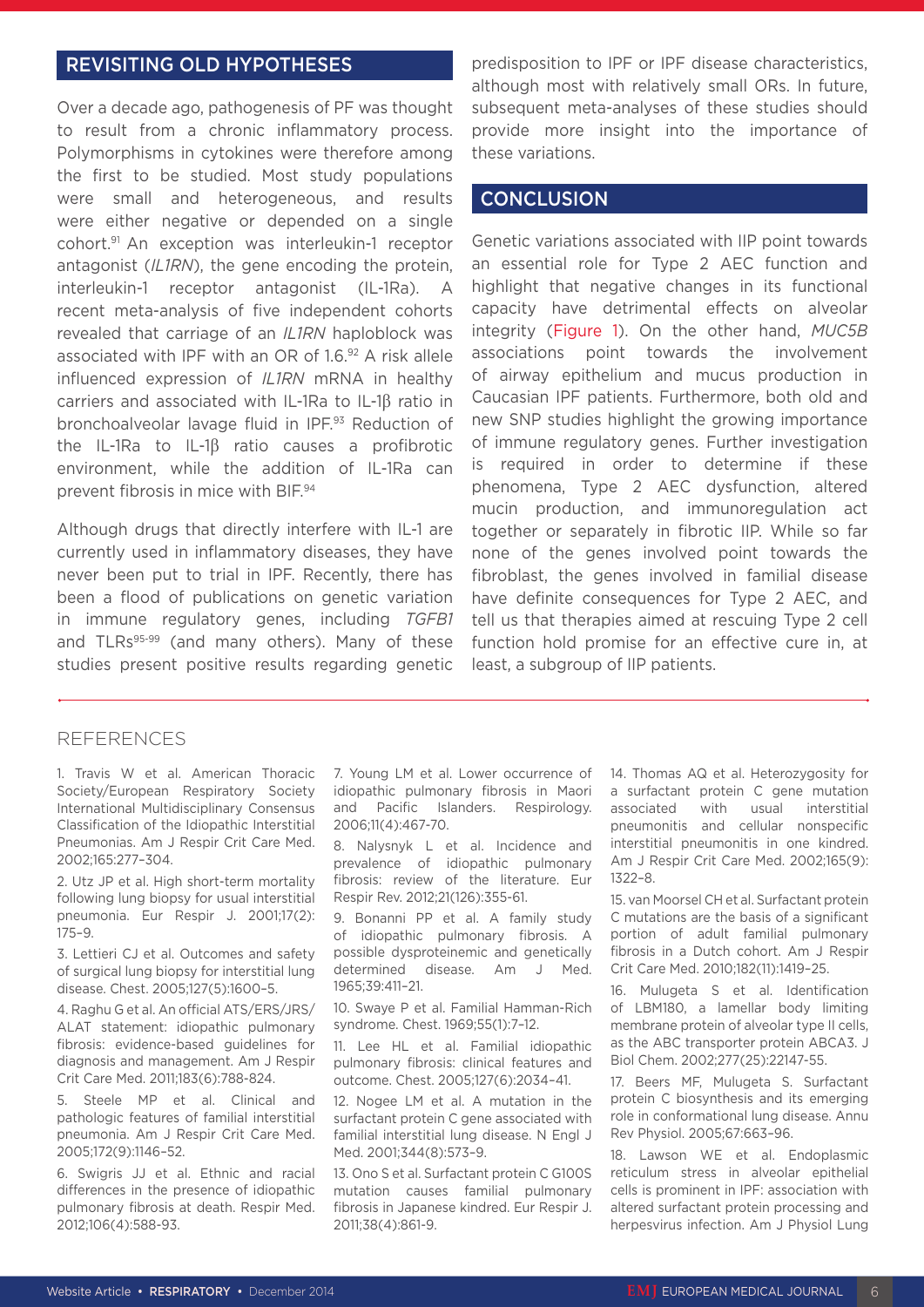#### Cell Mol Physiol. 2008;294(6):L1119–26.

19. Tanjore H et al. Alveolar epithelial cells undergo epithelial-to-mesenchymal transition in response to endoplasmic reticulum stress. J Biol Chem. 2011;286(35):30972-80.

20. Mulugeta S et al. Misfolded BRICHOS SP-C mutant proteins induce apoptosis via caspase-4- and cytochrome c-related mechanisms. Am J Physiol Lung Cell Mol Physiol. 2007;293(3):L720-9.

21. Cameron HS et al. A common mutation in the surfactant protein C gene associated with lung disease. J Pediatr. 2005;146(3):370-5.

22. Beers MF et al. A nonaggregating surfactant protein C mutant is misdirected to early endosomes and disrupts phospholipid recycling. Traffic. 2011;12(9):1196-210.

23. Woischnik M et al. A non-BRICHOS surfactant protein c mutation disrupts epithelial cell function and intercellular signaling. BMC Cell Biol. 2010;11:88.

24. Willander H et al. High-resolution structure of a BRICHOS domain and its implications for anti-amyloid chaperone activity on lung surfactant protein C. Proc Natl Acad Sci U S A. 2012;109(7):2325-9.

25. Shulenin S et al. ABCA3 gene mutations in newborns with fatal surfactant deficiency. N Eng J Med. 2004;350(13):1296-303.

26. Flamein F et al. Molecular and cellular characteristics of ABCA3 mutations associated with diffuse parenchymal lung diseases in children. Hum Mol Genet. 2011;21(4):765–75.

27. Deutsch GH et al. Diffuse lung disease in young children: application of a novel classification scheme. Am J Respir Crit Care Med. 2007;176(11):1120–8.

28. Cheong N et al. Functional and trafficking defects in ATP binding cassette A3 mutants associated with respiratory distress syndrome. J Biol Chem. 2006;281(14):9791–800.

29. Matsumura Y et al. Characterization and classification of ATP-binding cassette transporter ABCA3 mutants in fatal surfactant deficiency. J Biol Chem. 2006;281(45):34503–14.

30. Matsumura Y et al. Aberrant catalytic cycle and impaired lipid transport into intracellular vesicles in ABCA3 mutants associated with nonfatal pediatric interstitial lung disease. Am J Physiol Lung Cell Mol Physiol. 2008;295(4): L698-707.

31. Weichert N et al. Some ABCA3 mutations elevate ER stress and initiate apoptosis of lung epithelial cells. Respir Res. 2011;12:4.

32. Campo I et al. A large kindred of pulmonary fibrosis associated with a novel ABCA3 gene variant. Respir Res.

#### 2014;15(1):43.

33. Epaud R et al. Combined pulmonary fibrosis and emphysema syndrome associated with ABCA3 mutations. Eur Respir J. 2014;43(2):638-41.

34. Cottin V et al. Combined pulmonary fibrosis and emphysema: a distinct under recognised entity. Eur Respir J. 2005;26(4):586-93.

35. Cottin V et al. Combined pulmonary fibrosis and emphysema syndrome associated with familial SFTPC mutation. Thorax. 2011;66(10):918-9.

36. Wang Y et al. Genetic defects in surfactant protein A2 are associated with pulmonary fibrosis and lung cancer. Am J Hum Genet. 2009;84(1):52–9.

37. Maitra M et al. Surfactant protein A2 mutations associated with pulmonary fibrosis lead to protein instability and endoplasmic reticulum stress. J Biol Chem. 2010;285(29):22103-13.

38. Korfei M et al. Epithelial endoplasmic reticulum stress and apoptosis in sporadic idiopathic pulmonary fibrosis. Am J Respir Crit Care Med. 2008;178(8):838-46.

39. Maitra M et al. Mutant surfactant A2 proteins associated with familial pulmonary fibrosis and lung cancer induce TGF-β1 secretion. Proc Natl Acad Sci U S A. 2012;109(51):21064-9.

40. Maitra M et al. Lung fibrosis-associated surfactant protein A1 and C variants induce latent transforming growth factor β1 secretion in lung epithelial cells. J Biol Chem. 2013;288(38):27159-71.

41. Gauldie J et al. TGF-beta, Smad3 and the process of progressive fibrosis. Biochem Soc Trans. 2007;35(Pt 4):661-4.

42. Madsen J et al. Expression and localization of lung surfactant protein A in human tissues. Am J Respir Cell Mol Biol. 2003;29(5):591-7.

43. Floros J et al. Genetic complexity of the human innate host defense molecules, surfactant protein A1 (SP-A1) and SP-A2- -impact on function. Crit Rev Eukaryot Gene Expr. 2009;19(2):125-37.

44. Murray LA et al. TGF-beta driven lung fibrosis is macrophage dependent and blocked by serum amyloid P. Int J Biochem Cell Biol. 2011;43(1):154-62.

45. Stahl M et al. Lung collagens perpetuate pulmonary fibrosis via CD204 and M2 macrophage activation. PLoS One. 2013;8(11):e81382.

46. Pierson DM et al. Pulmonary fibrosis in Hermansky-Pudlak syndrome. A case report and review. Respiration. 2006;73(3):382-95.

47. Furuhashi K et al. Hermansky-Pudlak syndrome with nonspecific interstitial pneumonia. Intern Med. 2014;53(5): 449-53.

48. Rouhani FN et al. Alveolar macrophage

dysregulation in Hermansky-Pudlak syndrome type 1. Am J Respir Crit Care Med. 2009;180(11):1114-21.

49. Young LR et al. The alveolar epithelium determines susceptibility to lung fibrosis in Hermansky-Pudlak syndrome. Am J Respir Crit Care Med. 2012;186(10): 1014-24.

50. Brantly M et al. Pulmonary function and high-resolution CT findings in patients with an inherited form of pulmonary fibrosis, Hermansky-Pudlak syndrome, due to mutations in HPS-1. Chest. 2000;117(1):129-36.

51. Carmona-Rivera C et al. A divalent interaction between HPS1 and HPS4 is required for the formation of the biogenesis of lysosome-related organelle complex-3 (BLOC-3). Biochim Biophys Acta. 2013;1833(3):468-78.

52. Wei AH, Li W. Hermansky-Pudlak syndrome: pigmentary and non-pigmentary defects and their pathogenesis. Pigment Cell Melanoma Res. 2013;26(2):176-92.

53. van der Vis JJ et al. The occurrence of Hermansky-Pudlak syndrome in patients with idiopathic pulmonary fibrosis–a cohort study. J Genet Syndr Gene Ther. 2013;4:141.

54. Armanios M et al. Haploinsufficiency of telomerase reverse transcriptase leads to anticipation in autosomal dominant dyskeratosis congenita. Proc Natl Acad Sci U S A. 2005;102(44):15960-4.

55. Armanios MY et al. Telomerase mutations in families with idiopathic pulmonary fibrosis. N Engl J Med. 2007;356(13):1317–26.

56. Tsakiri KD et al. Adult-onset pulmonary fibrosis caused by mutations in telomerase. Proc Natl Acad Sci U S A. 2007;104(18):7552–57.

57. Mushiroda T et al. A genome-wide association study identifies an association of a common variant in TERT with susceptibility to idiopathic pulmonary fibrosis. J Med Genet. 2008;45(10):654-6.

58. Armanios M. Telomeres and agerelated disease: how telomere biology informs clinical paradigms. J Clin Invest. 2013;123(3):996-1002.

59. Zaug AJ et al. Many disease-associated variants of hTERT retain high telomerase enzymatic activity. Nucleic Acids Res. 2013;41(19):8969-78.

60. Vulliamy T et al. Disease anticipation is associated with progressive telomere shortening in families with dyskeratosis congenita due to mutations in TERC. Nat Genet. 2004;36(5):447–9.

61. Cronkhite JT et al. Telomere shortening in familial and sporadic pulmonary fibrosis. Am J Respir Crit Care Med. 2008;178(7):729–37.

62. Alder JK et al. Short telomeres are